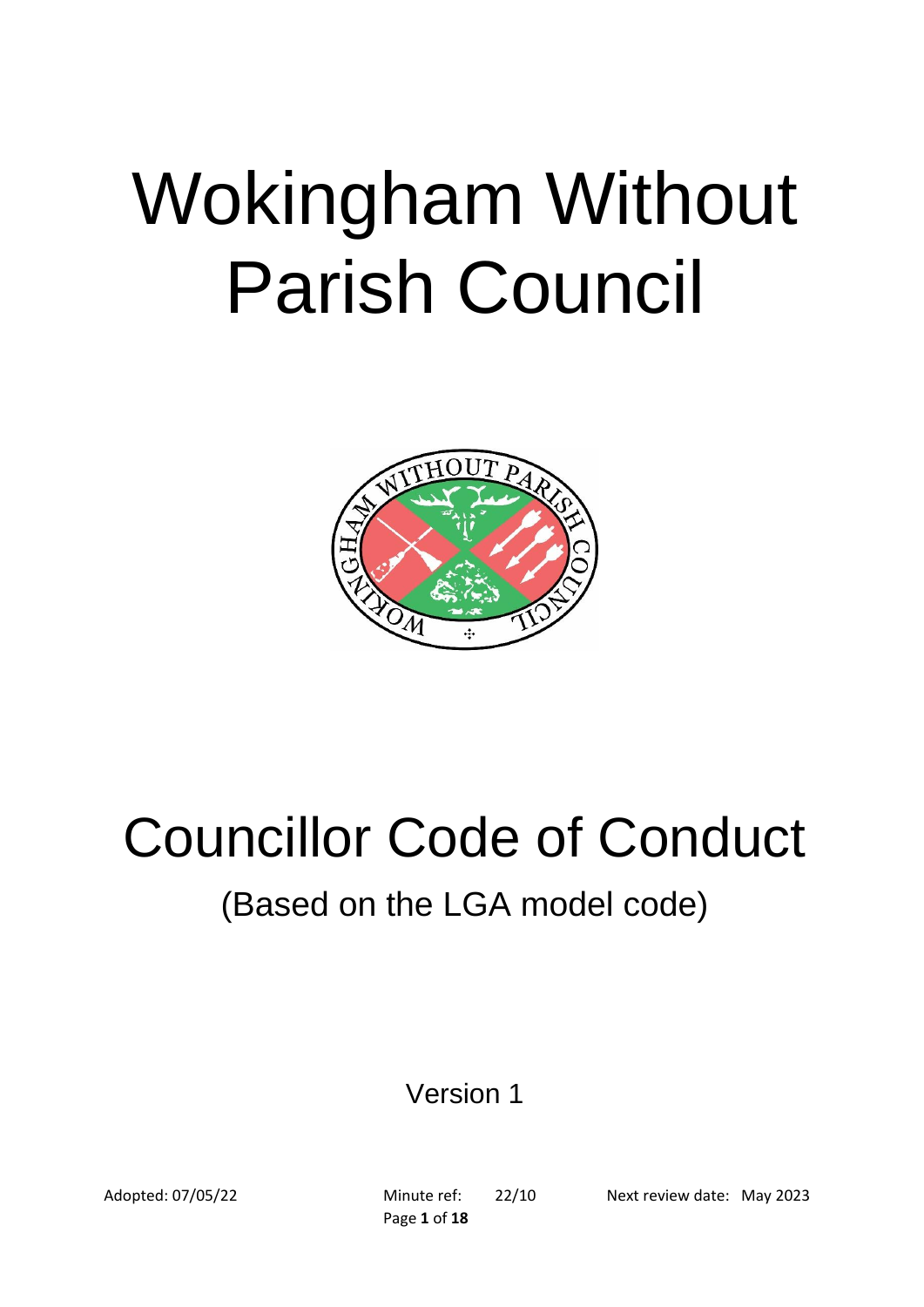#### **Local Government Association**

#### **Model Councillor Code of Conduct 2020**

#### **Joint statement**

The role of councillor across all tiers of local government is a vital part of our country's system of democracy. It is important that as councillors we can be held accountable and all adopt the behaviours and responsibilities associated with the role. Our conduct as an individual councillor affects the reputation of all councillors. We want the role of councillor to be one that people aspire to. We also want individuals from a range of backgrounds and circumstances to be putting themselves forward to become councillors.

As councillors, we represent local residents, work to develop better services and deliver local change. The public have high expectations of us and entrust us to represent our local area; taking decisions fairly, openly, and transparently. We have both an individual and collective responsibility to meet these expectations by maintaining high standards and demonstrating good conduct, and by challenging behaviour which falls below expectations.

Importantly, we should be able to undertake our role as a councillor without being intimidated, abused, bullied or threatened by anyone, including the general public.

This Code has been designed to protect our democratic role, encourage good conduct and safeguard the public's trust in local government.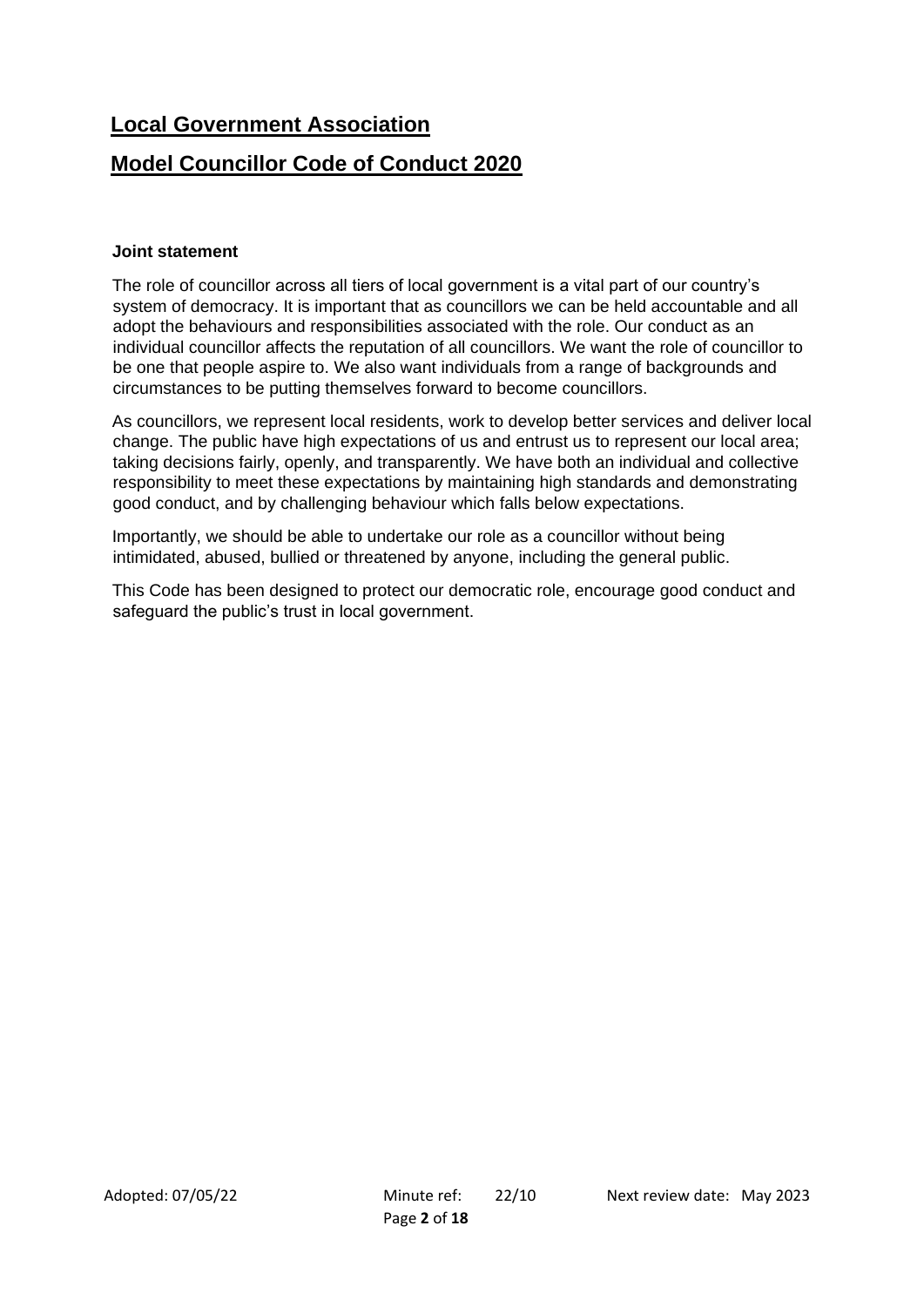#### **Introduction**

The Local Government Association (LGA) has developed this Model Councillor Code of Conduct, in association with key partners and after extensive consultation with the sector, as part of its work on supporting all tiers of local government to continue to aspire to high standards of leadership and performance. It is a template for councils to adopt in whole and/or with local amendments.

All councils are required to have a local Councillor Code of Conduct.

The LGA will undertake an annual review of this Code to ensure it continues to be fit- for purpose, incorporating advances in technology, social media and changes in legislation. The LGA can also offer support, training and mediation to councils and councillors on the application of the Code and the National Association of Local Councils (NALC) and the county associations of local councils can offer advice and support to town and parish councils.

#### **Definitions**

For the purposes of this Code of Conduct, a "councillor" means a member or co-opted member of a local authority or a directly elected mayor. A "co-opted member" is defined in the Localism Act 2011 Section 27(4) as "a person who is not a member of the authority but who

- a) is a member of any committee or sub-committee of the authority, or;
- b) is a member of, and represents the authority on, any joint committee or joint subcommittee of the authority;

and who is entitled to vote on any question that falls to be decided at any meeting of that committee or sub-committee".

For the purposes of this Code of Conduct, "local authority" includes county councils, district councils, London borough councils, parish councils, town councils, fire and rescue authorities, police authorities, joint authorities, economic prosperity boards, combined authorities and National Park authorities.

#### **Purpose of the Code of Conduct**

The purpose of this Code of Conduct is to assist you, as a councillor, in modelling the behaviour that is expected of you, to provide a personal check and balance, and to set out the type of conduct that could lead to action being taken against you. It is also to protect you, the public, fellow councillors, local authority officers and the reputation of local government. It sets out general principles of conduct expected of all councillors and your specific obligations in relation to standards of conduct. The LGA encourages the use of support, training and mediation prior to action being taken using the Code. The fundamental aim of the Code is to create and maintain public confidence in the role of councillor and local government.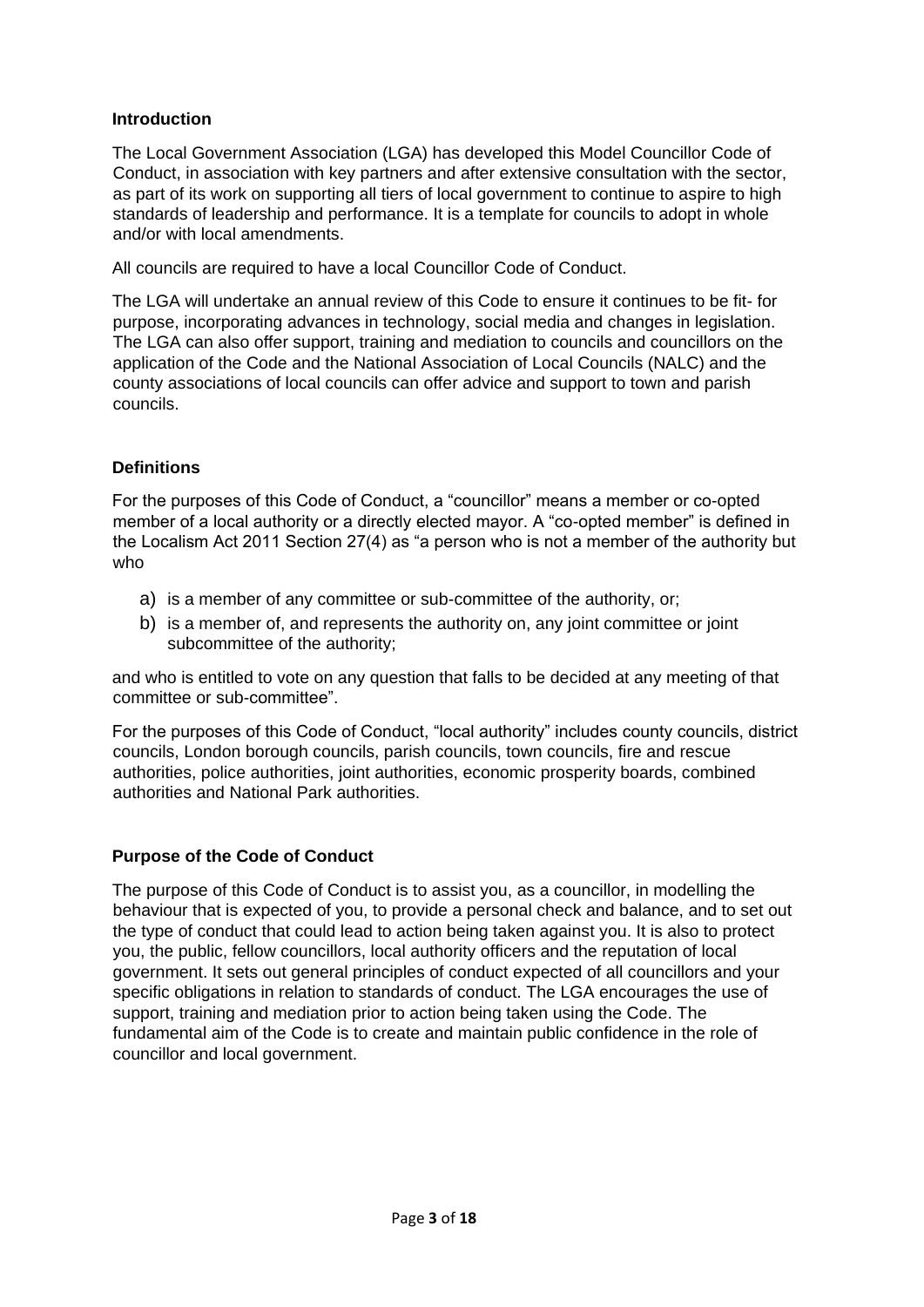#### **General principles of councillor conduct**

Everyone in public office at all levels; all who serve the public or deliver public services, including ministers, civil servants, councillors and local authority officers; should uphold the [Seven](https://www.gov.uk/government/publications/the-7-principles-of-public-life/the-7-principles-of-public-life--2) [Principles](https://www.gov.uk/government/publications/the-7-principles-of-public-life/the-7-principles-of-public-life--2) [of](https://www.gov.uk/government/publications/the-7-principles-of-public-life/the-7-principles-of-public-life--2) [Public](https://www.gov.uk/government/publications/the-7-principles-of-public-life/the-7-principles-of-public-life--2) [Life,](https://www.gov.uk/government/publications/the-7-principles-of-public-life/the-7-principles-of-public-life--2) also known as the Nolan Principles.

Building on these principles, the following general principles have been developed specifically for the role of councillor.

In accordance with the public trust placed in me, on all occasions:

- I act with integrity and honesty
- I act lawfully
- I treat all persons fairly and with respect; and
- I lead by example and act in a way that secures public confidence in the role of councillor.

In undertaking my role:

- I impartially exercise my responsibilities in the interests of the local community
- I do not improperly seek to confer an advantage, or disadvantage, on any person
- I avoid conflicts of interest
- I exercise reasonable care and diligence; and
- I ensure that public resources are used prudently in accordance with my local authority's requirements and in the public interest.

#### **Application of the Code of Conduct**

This Code of Conduct applies to you as soon as you sign your declaration of acceptance of the office of councillor or attend your first meeting as a co-opted member and continues to apply to you until you cease to be a councillor.

This Code of Conduct applies to you when you are acting in your capacity as a councillor which may include when:

- you misuse your position as a councillor
- Your actions would give the impression to a reasonable member of the public with knowledge of all the facts that you are acting as a councillor;

The Code applies to all forms of communication and interaction, including:

- at face-to-face meetings
- at online or telephone meetings
- in written communication
- in verbal communication
- in non-verbal communication
- in electronic and social media communication, posts, statements and comments.

You are also expected to uphold high standards of conduct and show leadership at all times when acting as a councillor.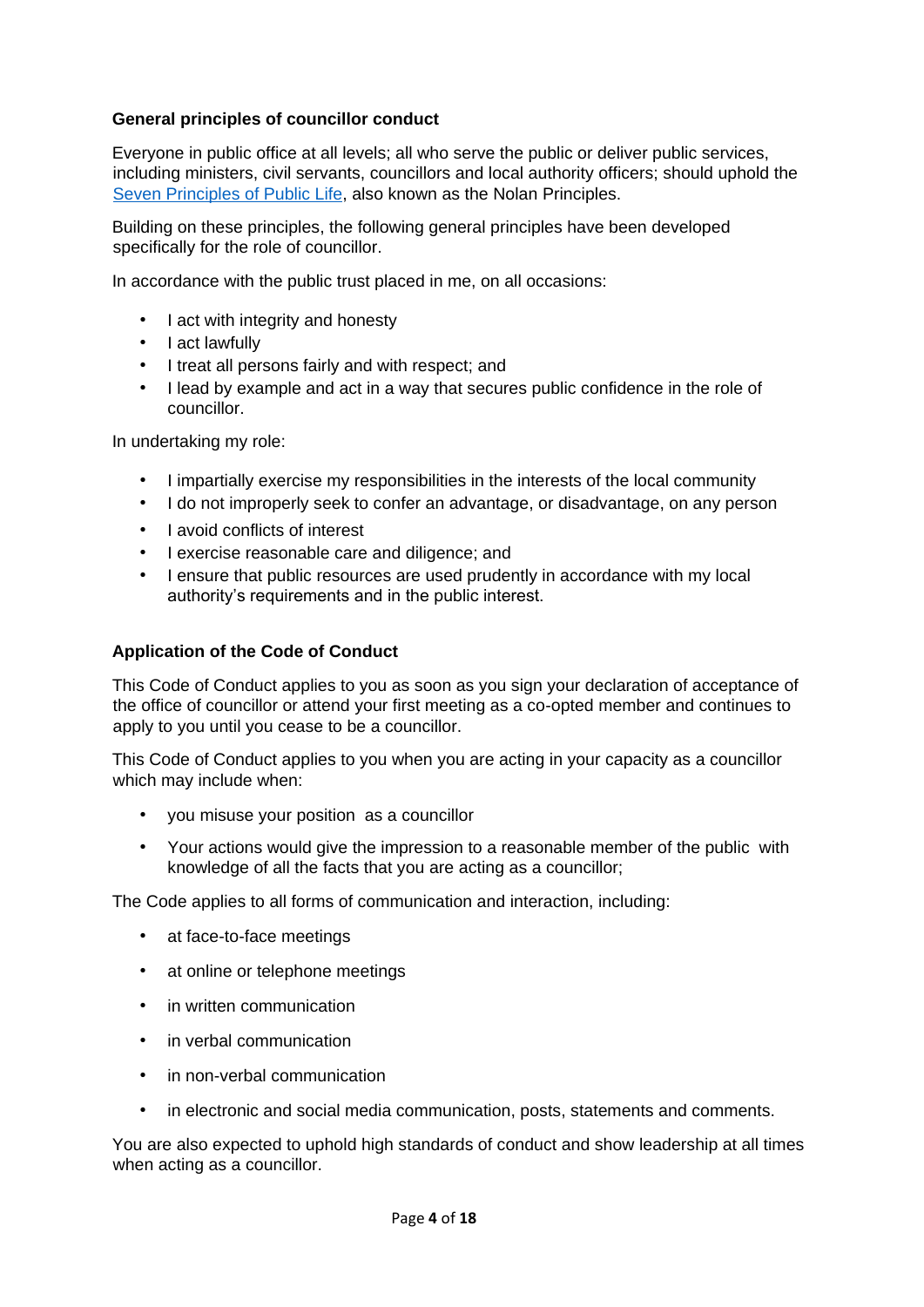Your Monitoring Officer has statutory responsibility for the implementation of the Code of Conduct, and you are encouraged to seek advice from your Monitoring Officer on any matters that may relate to the Code of Conduct. Town and parish councillors are encouraged to seek advice from their Clerk, who may refer matters to the Monitoring Officer.

#### **Standards of councillor conduct**

This section sets out your obligations, which are the minimum standards of conduct required of you as a councillor. Should your conduct fall short of these standards, a complaint may be made against you, which may result in action being taken.

Guidance is included to help explain the reasons for the obligations and how they should be followed.

#### **General Conduct**

#### **1. Respect**

#### **As a councillor:**

**1.1 I treat other councillors and members of the public with respect.**

#### **1.2 I treat local authority employees, employees and representatives of partner organisations and those volunteering for the local authority with respect and respect the role they play.**

Respect means politeness and courtesy in behaviour, speech, and in the written word. Debate and having different views are all part of a healthy democracy. As a councillor, you can express, challenge, criticise and disagree with views, ideas, opinions and policies in a robust but civil manner. You should not, however, subject individuals, groups of people or organisations to personal attack.

In your contact with the public, you should treat them politely and courteously. Rude and offensive behaviour lowers the public's expectations and confidence in councillors.

In return, you have a right to expect respectful behaviour from the public. If members of the public are being abusive, intimidatory or threatening you are entitled to stop any conversation or interaction in person or online and *notify* the local authority, the relevant social media provider or the police. This also applies to fellow councillors, where action could then be taken under the Councillor Code of Conduct, and local authority employees, where concerns should be raised in line with the local authority's councillor-officer protocol.

#### **2. Bullying, harassment and discrimination**

#### **As a councillor:**

**2.1 I do not bully any person.**

#### **2.2 I do not harass any person.**

#### **2.3 I promote equalities and do not discriminate unlawfully against any person.**

The Advisory, Conciliation and Arbitration Service (ACAS) characterises bullying as offensive, intimidating, malicious or insulting behaviour, an abuse or misuse of power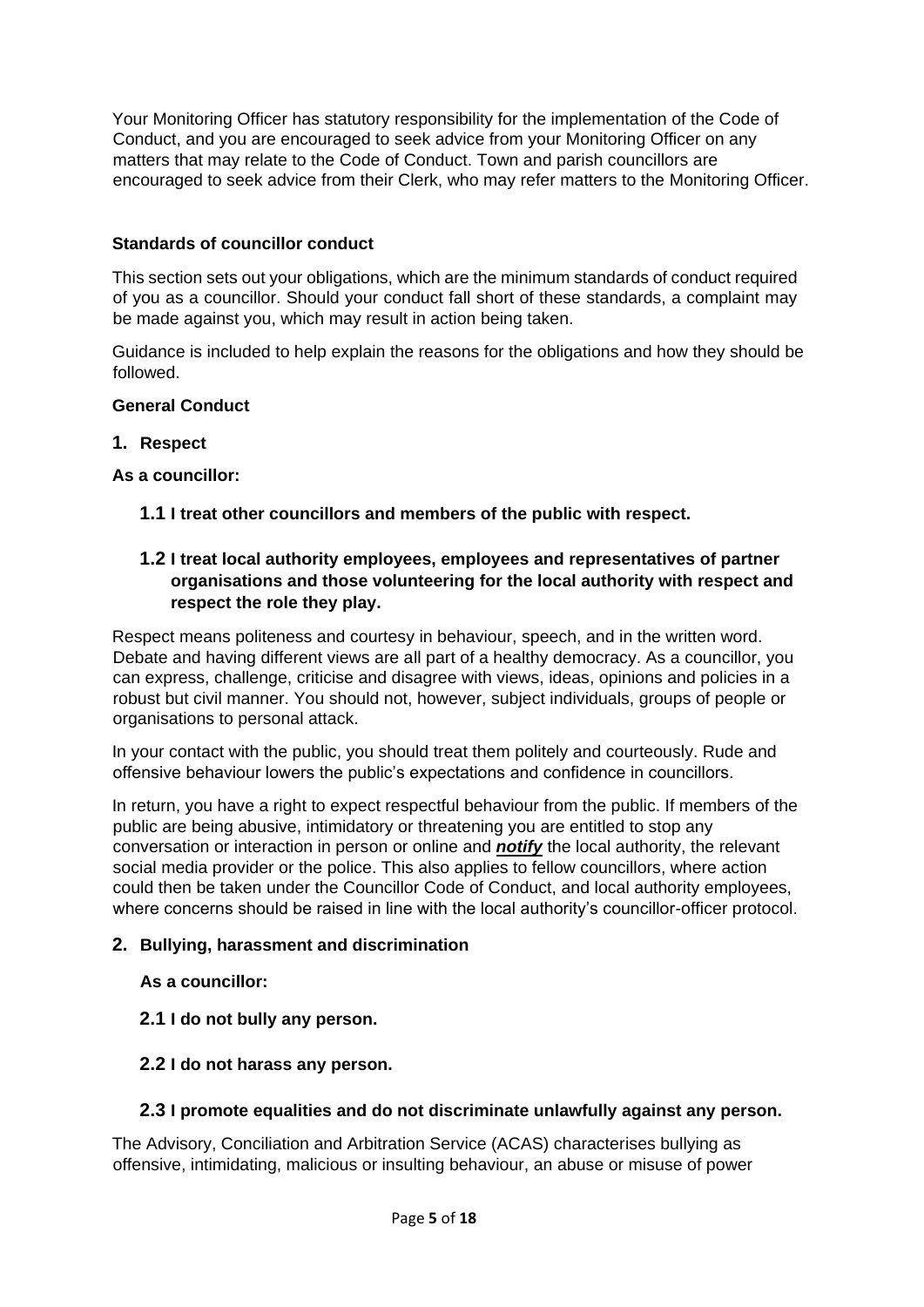through means that undermine, humiliate, denigrate or injure the recipient. Bullying might be a regular pattern of behaviour or a one-off incident, happen face-to-face, on social media, in emails or phone calls, happen in the workplace or at work social events and may not always be obvious or noticed by others.

The Protection from Harassment Act 1997 defines harassment as conduct that causes alarm or distress or puts people in fear of violence and must involve such conduct on at least two occasions. It can include repeated attempts to impose unwanted communications and contact upon a person in a manner that could be expected to cause distress or fear in any reasonable person.

Unlawful discrimination is where someone is treated unfairly because of a protected characteristic. Protected characteristics are specific aspects of a person's identity defined by the Equality Act 2010. They are age, disability, gender reassignment, marriage and civil partnership, pregnancy and maternity, race, religion or belief, sex and sexual orientation.

The Equality Act 2010 places specific duties on local authorities. Councillors have a central role to play in ensuring that equality issues are integral to the local authority's performance and strategic aims, and that there is a strong vision and public commitment to equality across public services.

#### **3. Impartiality of officers of the council**

#### **As a councillor:**

#### **3.1 I do not compromise, or attempt to compromise, the impartiality of anyone who works for, or on behalf of, the local authority.**

Officers work for the local authority as a whole and must be politically neutral (unless they are political assistants). They should not be coerced or persuaded to act in a way that would undermine their neutrality. You can question officers in order to understand, for example, their reasons for proposing to act in a particular way, or the content of a report that they have written. However, you must not try and force them to act differently, change their advice, or alter the content of that report, if doing so would prejudice their professional integrity.

#### **4. Confidentiality and access to information**

#### **As a councillor:**

- **4.1 I do not disclose information:**
	- **a. given to me in confidence by anyone**
	- **b. acquired by me which I believe, or ought reasonably to be aware, is of a confidential nature, unless**
		- **i. I have received the consent of a person authorised to give it;**
		- **ii. I am required by law to do so;**
		- **iii. the disclosure is made to a third party for the purpose of obtaining professional legal advice provided that the third party agrees not to disclose the information to any other person; or**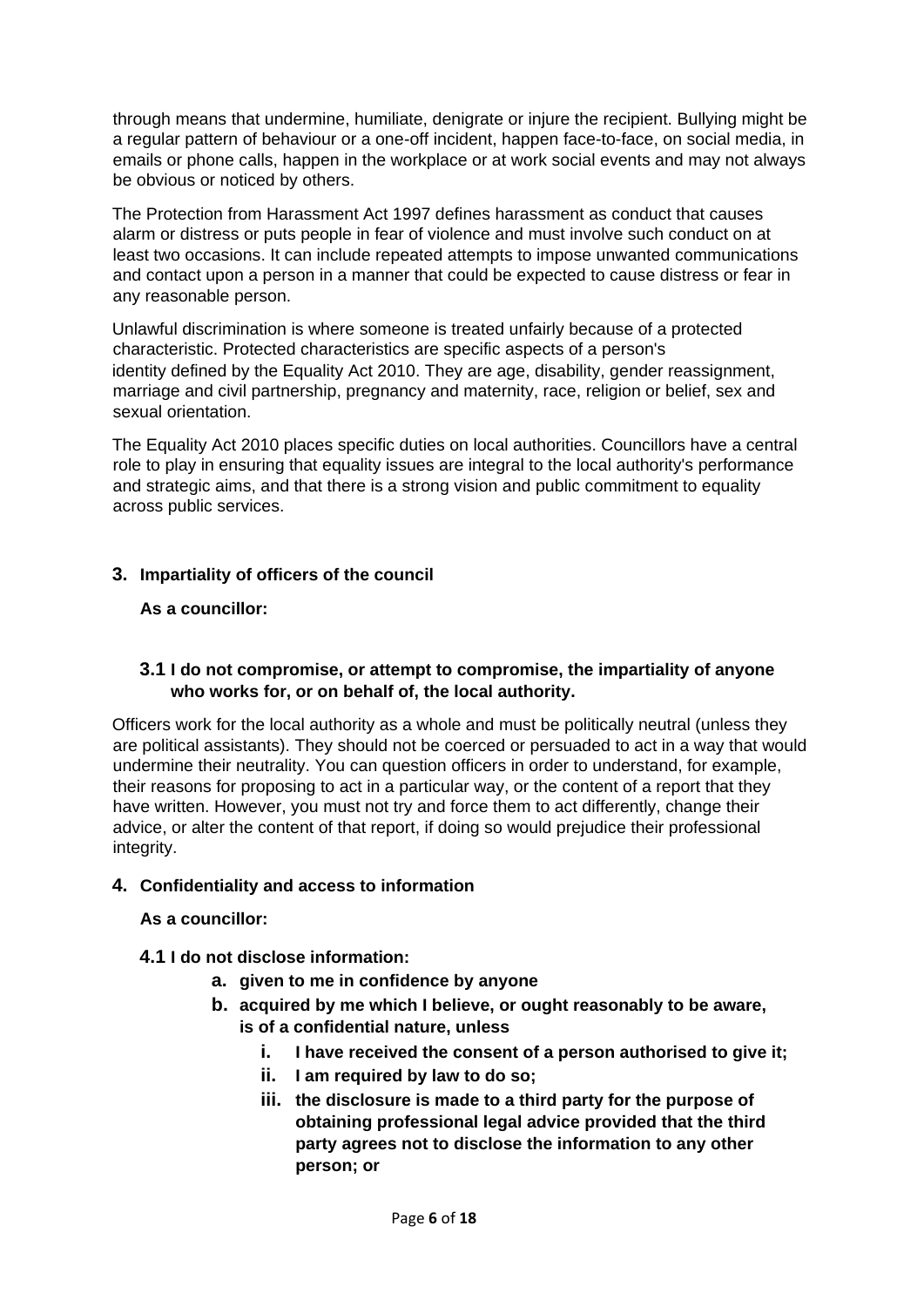- **iv. the disclosure is:**
	- **1. reasonable and in the public interest; and**
	- **2. made in good faith and in compliance with the reasonable requirements of the local authority; and**
	- **3. I have consulted the Monitoring Officer prior to its release.**

#### **4.2** *I undertake to seek advice from the Monitoring Officer before releasing any paper which is marked, or could reasonably be assumed to be, "confidential" or "exempt".*

- **4.3 I do not improperly use knowledge gained solely as a result of my role as a councillor for the advancement of myself, my friends, my family members, my employer or my business interests.**
- **4.4 I do not prevent anyone from getting information that they are entitled to by law.**

Local authorities must work openly and transparently, and their proceedings and printed materials are open to the public, except in certain legally defined circumstances. You should work on this basis, but there will be times when it is required by law that discussions, documents and other information relating to or held by the local authority must be treated in a confidential manner. Examples include personal data relating to individuals or information relating to ongoing negotiations.

#### **5. Disrepute**

#### **As a councillor:**

#### **5.1 I do not bring my role or local authority into disrepute.**

As a Councillor, you are trusted to make decisions on behalf of your community and your actions and behaviour are subject to greater scrutiny than that of ordinary members of the public. You should be aware that your actions might have an adverse impact on you, other councillors and/or your local authority and may lower the public's confidence in your or your local authority's ability to discharge your/it's functions. For example, behaviour that is considered dishonest and/or deceitful can bring your local authority into disrepute.

You are able to hold the local authority and fellow councillors to account and are able to constructively challenge and express concern about decisions and processes undertaken by the council whilst continuing to adhere to other aspects of this Code of Conduct.

#### **6. Use of position**

#### **As a councillor:**

#### **6.1 I do not use, or attempt to use, my position improperly to the advantage or disadvantage of myself or anyone else.**

Your position as a member of the local authority provides you with certain opportunities, responsibilities and privileges, and you make choices all the time that will impact others.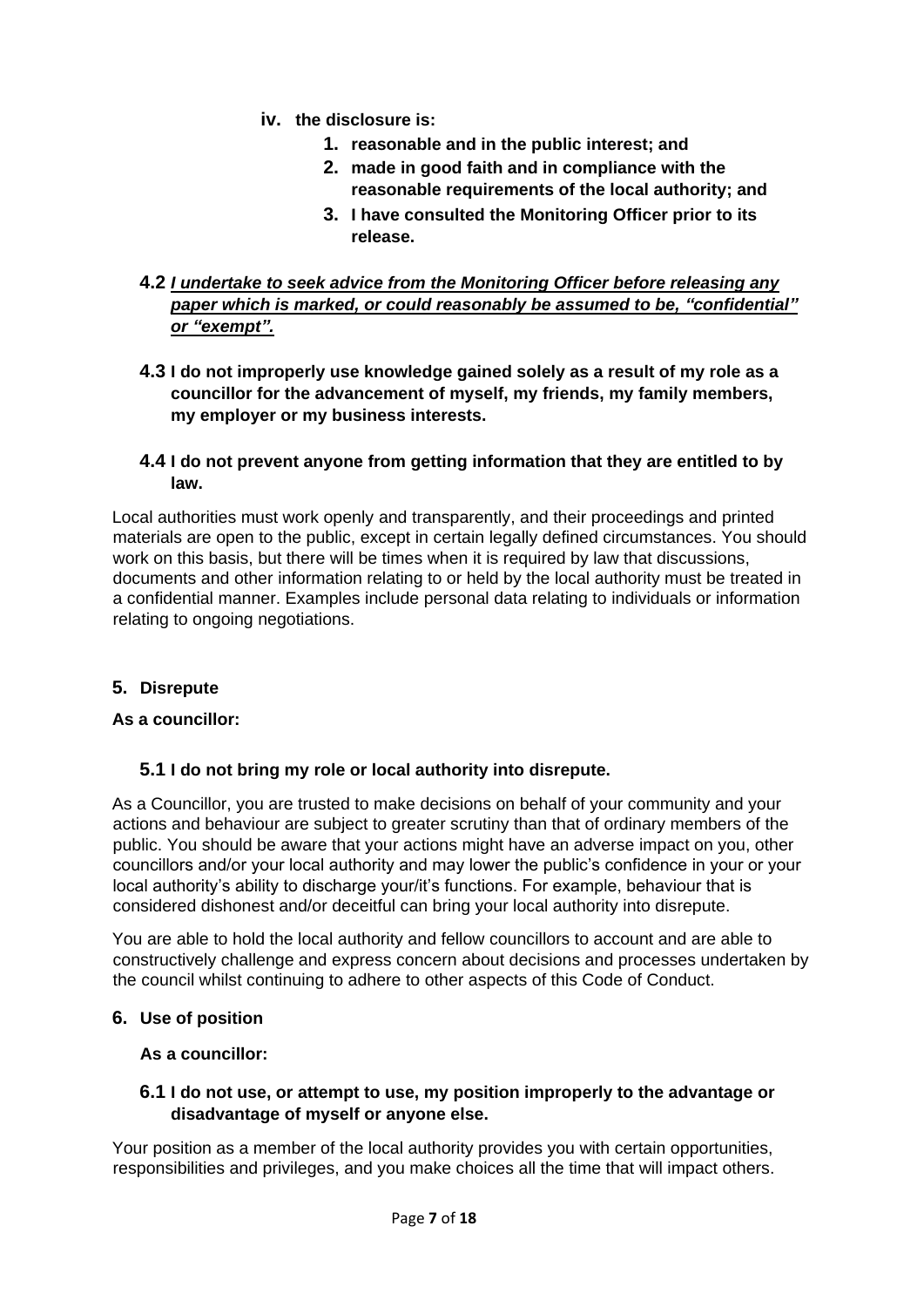However, you should not take advantage of these opportunities to further your own or others' private interests or to disadvantage anyone unfairly.

#### **7. Use of local authority resources and**

**facilities**

**As a councillor:**

- **7.1 I do not misuse council resources.**
- **7.2 I will, when using the resources of the local or authorising their use by others:**
	- **a. act in accordance with the local authority's requirements; and**
	- **b. ensure that such resources are not used for political purposes unless that use could reasonably be regarded as likely to facilitate, or be conducive to, the discharge of the functions of the local authority or of the office to which I have been elected or appointed.**

You may be provided with resources and facilities by the local authority to assist you in carrying out your duties as a councillor.

Examples include:

- office support
- **stationery**
- equipment such as phones, and computers
- transport
- access and use of local authority buildings and rooms.

These are given to you to help you carry out your role as a councillor more effectively and are not to be used for business or personal gain. They should be used in accordance with the purpose for which they have been provided and the local authority's own policies regarding their use.

#### **8. Complying with the Code of Conduct**

#### **As a Councillor:**

- **8.1 I undertake Code of Conduct training provided by my local authority.**
- **8.2 I cooperate with any Code of Conduct investigation and/or determination.**
- **8.3 I do not intimidate or attempt to intimidate any person who is likely to be involved with the administration of any investigation or proceedings.**

#### **8.4 I comply with any sanction imposed on me following a finding that I have breached the Code of Conduct.**

It is extremely important for you as a councillor to demonstrate high standards, for you to have your actions open to scrutiny and for you not to undermine public trust in the local authority or its governance. If you do not understand or are concerned about the local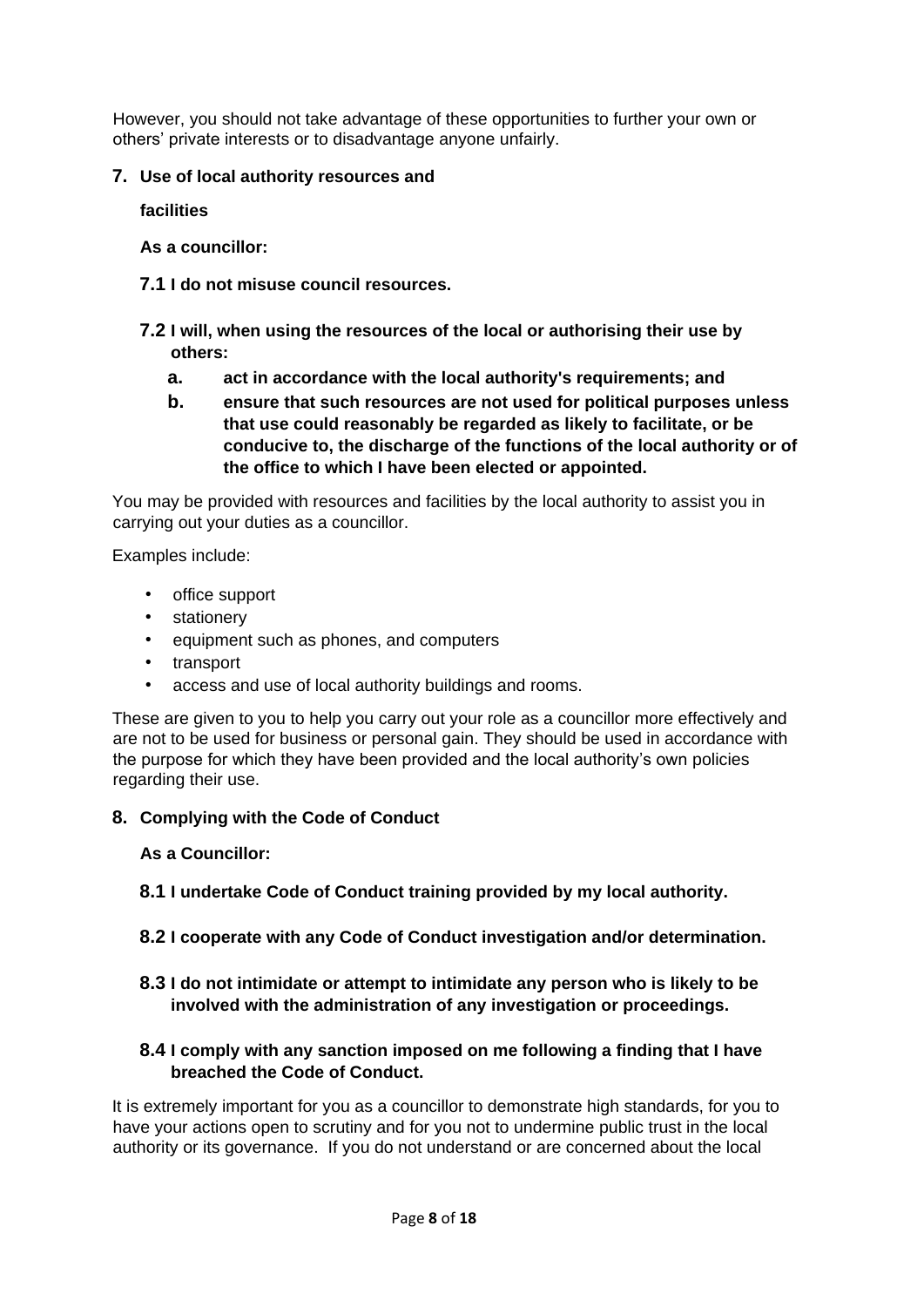authority's processes in handling a complaint you should raise this with your Monitoring Officer.

#### **Protecting your reputation and the reputation of the local authority**

#### **9. Interests**

#### **As a councillor:**

#### **9.1 I register and disclose my interests.**

Section 29 of the Localism Act 2011 requires the Monitoring Officer to establish and maintain a register of interests of members of the authority.

You need to register your interests so that the public, local authority employees and fellow councillors know which of your interests might give rise to a conflict of interest. The register is a public document that can be consulted when (or before) an issue arises. The register also protects you by allowing you to demonstrate openness and a willingness to be held accountable. You are personally responsible for deciding whether or not you should disclose an interest in a meeting, but it can be helpful for you to know early on if others think that a potential conflict might arise. It is also important that the public know about any interest that might have to be disclosed by you or other councillors when making or taking part in decisions, so that decision making is seen by the public as open and honest. This helps to ensure that public confidence in the integrity of local governance is maintained.

You should note that failure to register or disclose a disclosable pecuniary interest as set out in Table 1, is a criminal offence under the Localism Act 2011.

Appendix B sets out the detailed provisions on registering and disclosing interests. If in doubt, you should always seek advice from your Monitoring Officer.

#### **10. Gifts and hospitality**

#### **As a councillor:**

- **10.1 I do not accept gifts or hospitality, irrespective of estimated value, which could give rise to real or substantive personal gain or a reasonable suspicion of influence on my part to show favour from persons seeking to acquire, develop or do business with the local authority or from persons who may apply to the local authority for any permission, licence or other significant advantage.**
- **10.2 I register with the Monitoring Officer any gift or hospitality with an estimated value of at least** *£25* **within 28 days of its receipt.**

#### **10.3 I register with the Monitoring Officer any significant gift or hospitality that I have been offered but have refused to accept.**

In order to protect your position and the reputation of the local authority, you should exercise caution in accepting any gifts or hospitality which are (or which you reasonably believe to be) offered to you because you are a councillor. The presumption should always be not to accept significant gifts or hospitality. However, there may be times when such a refusal may be difficult if it is seen as rudeness in which case you could accept it but must ensure it is publicly registered. However, you do not need to register gifts and hospitality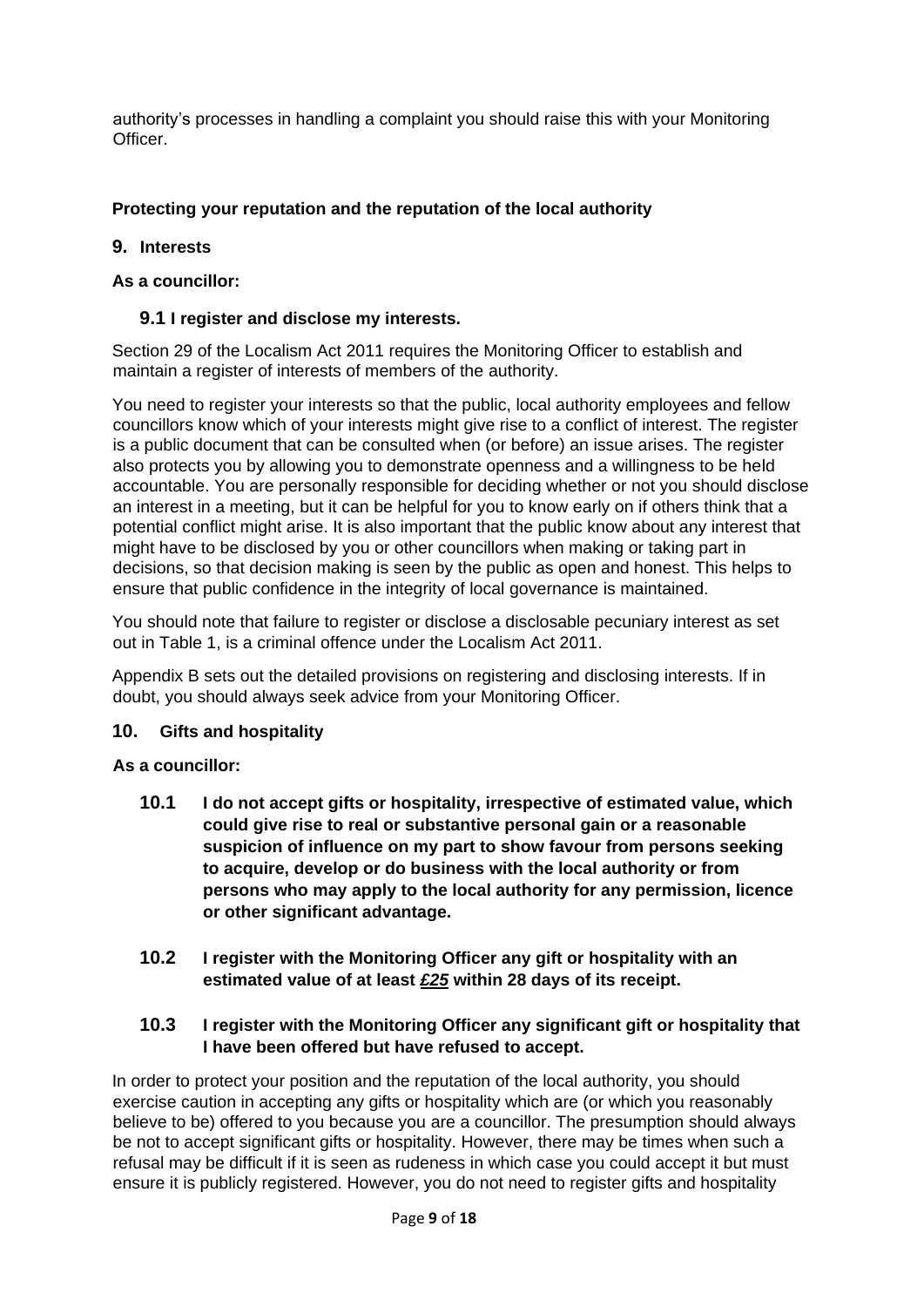which are not related to your role as a councillor, such as Christmas gifts from your friends and family. It is also important to note that it is appropriate to accept normal expenses and hospitality associated with your duties as a councillor. If you are unsure, do contact your Monitoring Officer for guidance.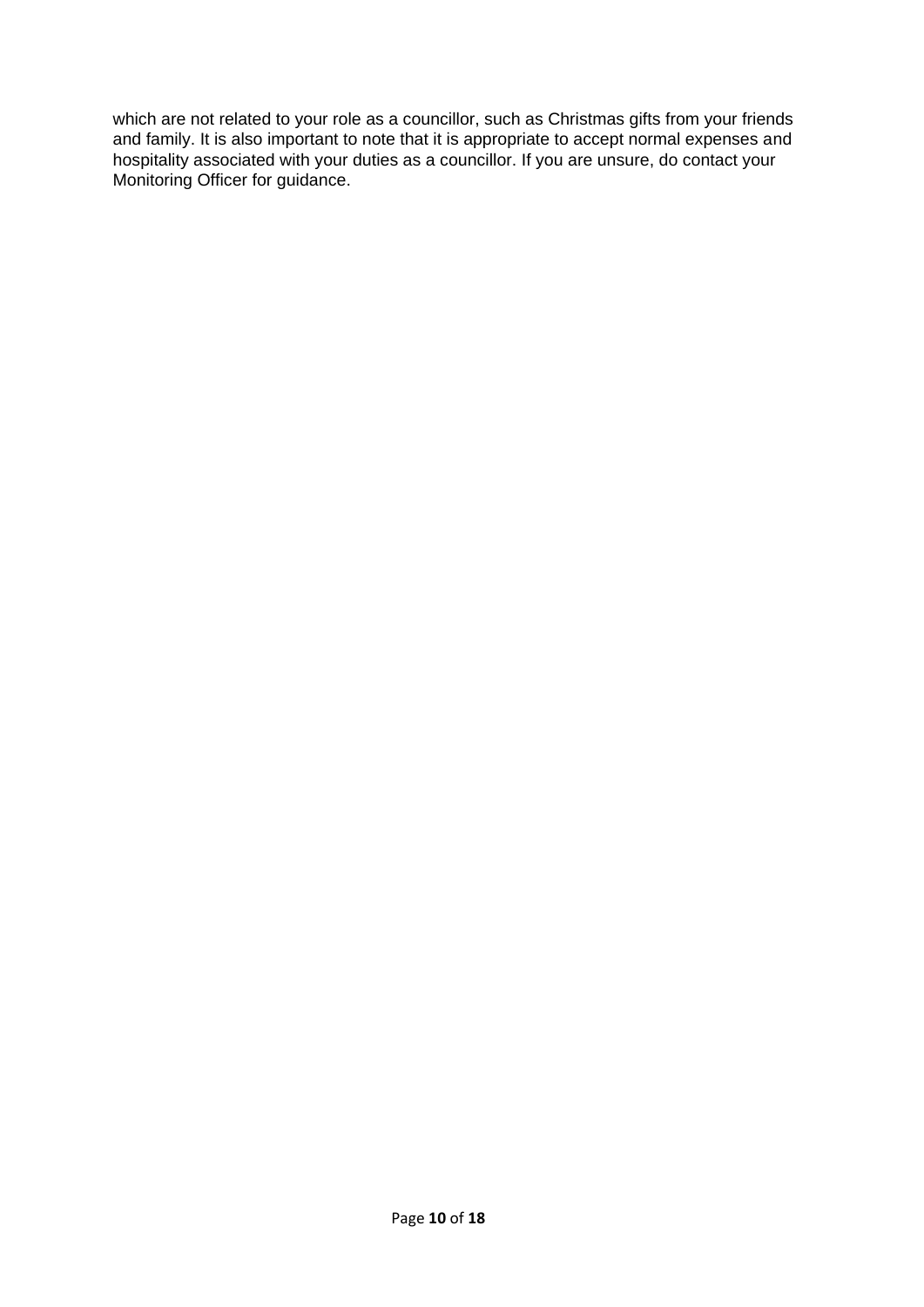#### **Appendices**

#### **Appendix A – The Seven Principles of Public Life**

The principles are:

#### **Selflessness**

Holders of public office should act solely in terms of the public interest.

#### **Integrity**

Holders of public office must avoid placing themselves under any obligation to people or organisations that might try inappropriately to influence them in their work. They should not act or take decisions in order to gain financial or other material benefits for themselves, their family, or their friends. They must disclose and resolve any interests and relationships.

#### **Objectivity**

Holders of public office must act and take decisions impartially, fairly and on merit, using the best evidence and without discrimination or bias.

#### **Accountability**

Holders of public office are accountable to the public for their decisions and actions and must submit themselves to the scrutiny necessary to ensure this.

#### **Openness**

Holders of public office should act and take decisions in an open and transparent manner. Information should not be withheld from the public unless there are clear and lawful reasons for so doing.

#### **Honesty**

Holders of public office should be truthful.

#### **Leadership**

Holders of public office should exhibit these principles in their own behaviour. They should actively promote and robustly support the principles and be willing to challenge poor behaviour wherever it occurs.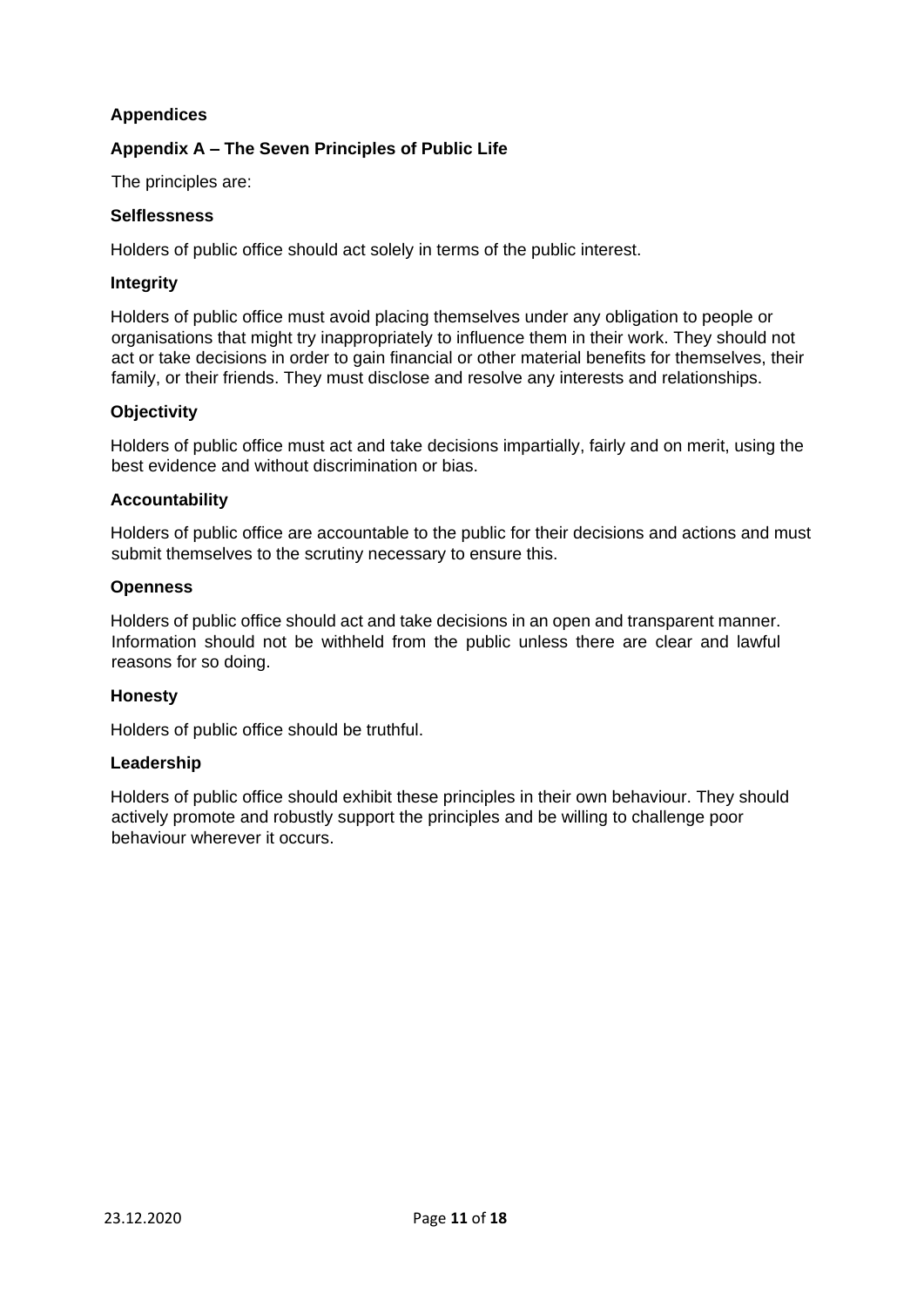#### **Appendix B Registering interests**

Within 28 days of becoming a member or your re-election or re-appointment to office you must register with the Monitoring Officer the interests which fall within the categories set out in **Table 1** (**Disclosable Pecuniary Interests**) which are as described in "The Relevant Authorities (Disclosable Pecuniary Interests) Regulations 2012". You should also register **details** of your other personal interests which fall within the categories set out in **Table 2** (**Other Registerable Interests**).

"**Disclosable pecuniary interest"** means an interest of yourself, or of your partner if you are aware of your partner's interest, within the descriptions set out in Table 1 below.

**"Partner"** means a spouse or civil partner, or a person with whom you are living as husband or wife, or a person with whom you are living as if you are civil partners.

- 1. You must ensure that your register of interests is kept up-to-date and within 28 days of becoming aware of any new interest, or of any change to a registered interest, notify the Monitoring Officer.
- 2. A 'sensitive interest' is as an interest which, if disclosed, could lead to the councillor, or a person connected with the councillor, being subject to violence or intimidation.
- 3. Where you have a 'sensitive interest' you must notify the Monitoring Officer with the reasons why you believe it is a sensitive interest. If the Monitoring Officer agrees they will withhold the interest from the public register.

#### **Non participation in case of disclosable pecuniary interest**

- 4. Where a matter arises at a meeting which directly relates to one of your Disclosable Pecuniary Interests as set out in **Table 1**, you must disclose the interest, not participate in any discussion or vote on the matter and must not remain in the room unless you have been granted a dispensation. If it is a 'sensitive interest', you do not have to disclose the nature of the interest, just that you have an interest. Dispensation may be granted in limited circumstances, to enable you to participate and vote on a matter in which you have a disclosable pecuniary interest.
- 5. Where you have a disclosable pecuniary interest on a matter to be considered or is being considered by you as a Cabinet member in exercise of your executive function, you must notify the Monitoring Officer of the interest and must not take any steps or further steps in the matter apart from arranging for someone else to deal with it

#### **Disclosure of Other Registerable Interests**

6. Where a matter arises at a meeting which *directly relates* to one of your other Registerable Interests (as set out in Table 2), you must disclose the interest. You may speak on the matter only if members of the public are also allowed to speak at the meeting but otherwise must not take part in any discussion or vote on the matter and must not remain in the room unless you have been granted a dispensation. If it

is a 'sensitive interest', you do not have to disclose the nature of the interest.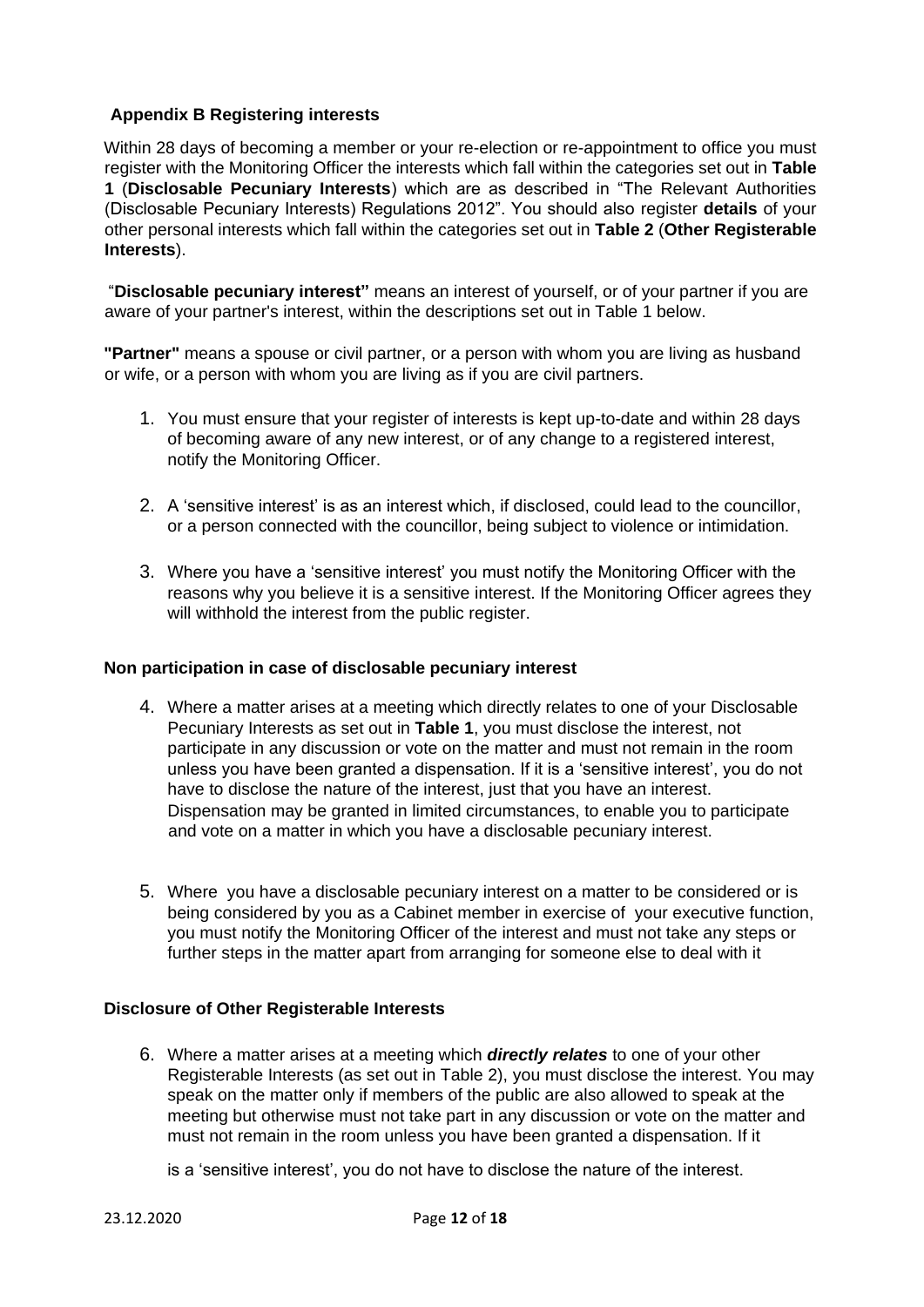#### **Disclosure of Non-Registerable Interests**

- 7. Where a matter arises at a meeting which *directly relates* to your financial interest or well-being (and is not a Disclosable Pecuniary Interest set out in Table 1) or a financial interest or well-being of a relative or close associate, you must disclose the interest. You may speak on the matter only if members of the public are also allowed to speak at the meeting but otherwise must not take part in any discussion or vote on the matter and must not remain in the room unless you have been granted a dispensation. If it is a 'sensitive interest', you do not have to disclose the nature of the interest.
- 8. Where a matter arises at a meeting which *affects*
	- a. your own financial interest or well-being;
	- b. a financial interest or well-being of a friend, relative, close associate; or
	- c. a body included in those you need to disclose under Disclosable Pecuniary Interests as set out in **Table 1**

you must disclose the interest. In order to determine whether you can remain in the meeting after disclosing your interest the following test should be applied

- 9. Where a matter *affects* your financial interest or well-being:
	- a. to a greater extent than it affects the financial interests of the majority of inhabitants of the ward affected by the decision and;
	- b. a reasonable member of the public knowing all the facts would believe that it would affect your view of the wider public interest

You may speak on the matter only if members of the public are also allowed to speak at the meeting but otherwise must not take part in any discussion or vote on the matter and must not remain in the room unless you have been granted a dispensation.

If it is a 'sensitive interest', you do not have to disclose the nature of the interest.

10.Where you have a personal interest in any business of your authority and you have made an executive decision in relation to that business, you must make sure that any written statement of that decision records the existence and nature of your interest.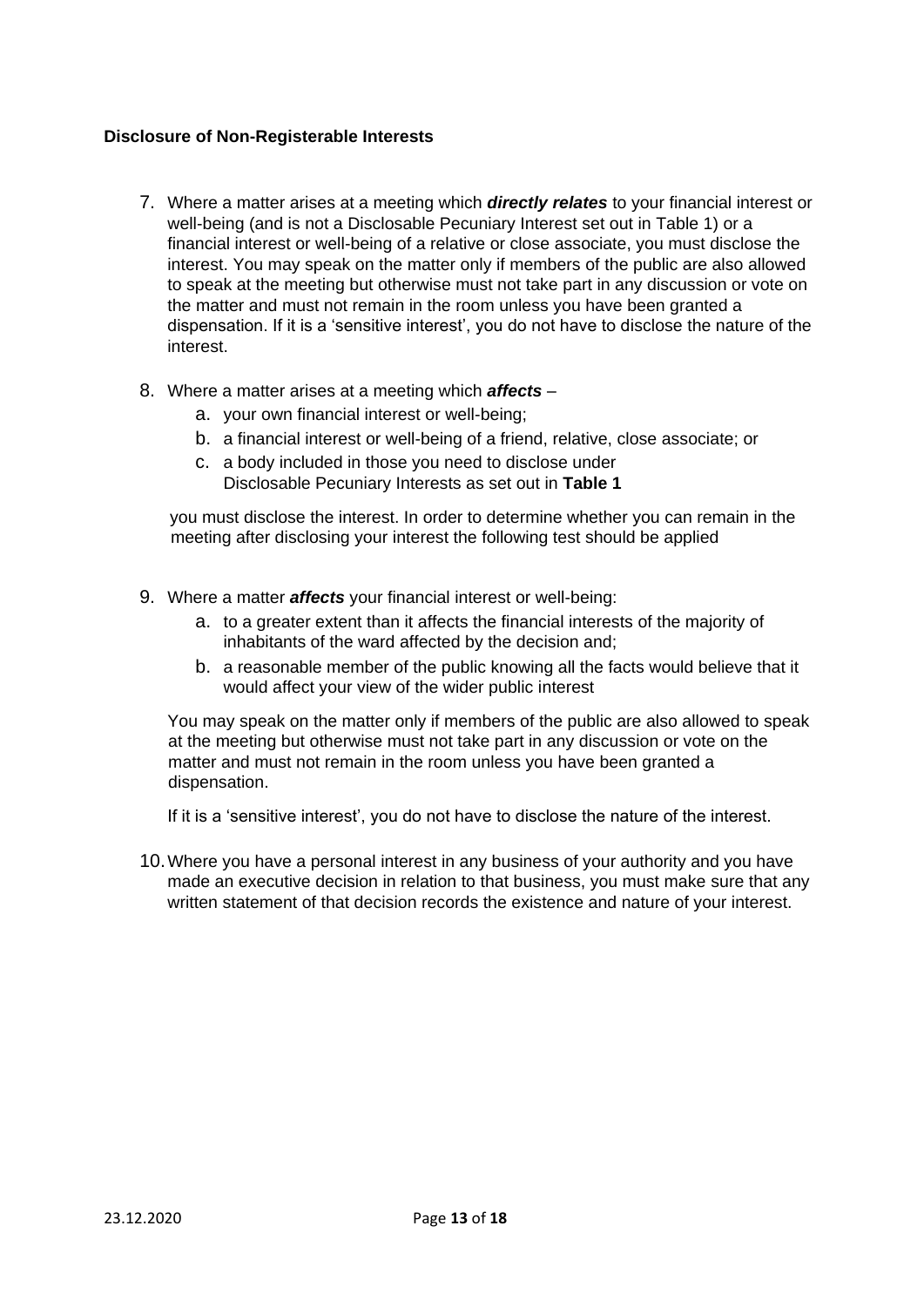#### **Table 1: Disclosable Pecuniary Interests**

This table sets out the explanation of Disclosable Pecuniary Interests as set out in the [Relevant](https://www.legislation.gov.uk/uksi/2012/1464/made) [Authorities](https://www.legislation.gov.uk/uksi/2012/1464/made) [\(Disclosable](https://www.legislation.gov.uk/uksi/2012/1464/made) [Pecuniary](https://www.legislation.gov.uk/uksi/2012/1464/made) [Interests\) Regulations](https://www.legislation.gov.uk/uksi/2012/1464/made) [2012.](https://www.legislation.gov.uk/uksi/2012/1464/made)

| <b>Subject</b>                                       | <b>Description</b>                                                                                                                                                                                                                                                                                                                                                                                                                                           |
|------------------------------------------------------|--------------------------------------------------------------------------------------------------------------------------------------------------------------------------------------------------------------------------------------------------------------------------------------------------------------------------------------------------------------------------------------------------------------------------------------------------------------|
| Employment, office, trade,<br>profession or vocation | Any employment, office, trade,<br>profession or vocation carried on for<br>profit or gain.<br>[Any unpaid directorship.]                                                                                                                                                                                                                                                                                                                                     |
| Sponsorship                                          | Any payment or provision of any other<br>financial benefit (other than from the<br>council) made to the councillor during the<br>previous 12-month period for expenses<br>incurred by him/her in carrying out his/her<br>duties as a councillor, or towards his/her<br>election expenses.<br>This includes any payment or financial<br>benefit from a trade union within the<br>meaning of the Trade Union and Labour<br>Relations (Consolidation) Act 1992. |
| <b>Contracts</b>                                     | Any contract made between the<br>councillor or his/her spouse or civil<br>partner or the person with whom the                                                                                                                                                                                                                                                                                                                                                |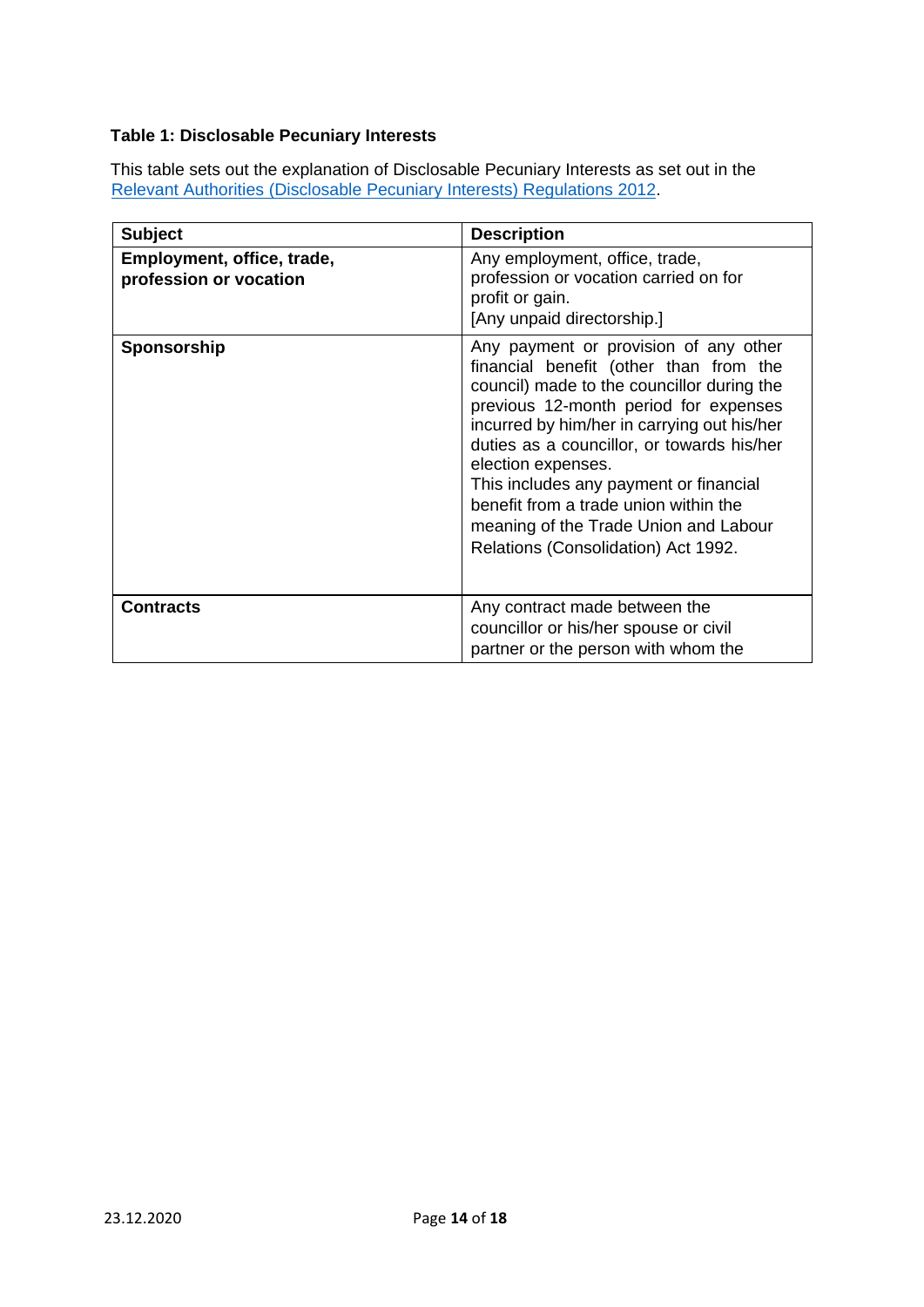|                            | councillor is living as if they were<br>spouses/civil partners (or a firm in which<br>such person is a partner, or an incorporated<br>body of which such person is a director* or a<br>body that such person has a beneficial<br>interest in the securities of*) and the council<br>(a) under which goods or services are to be<br>provided or works are to be executed; and<br>(b) which has not been fully discharged. |
|----------------------------|--------------------------------------------------------------------------------------------------------------------------------------------------------------------------------------------------------------------------------------------------------------------------------------------------------------------------------------------------------------------------------------------------------------------------|
| <b>Land and Property</b>   | Any beneficial interest in land which is within<br>the area of the council.<br>'Land' excludes an easement, servitude,<br>interest or right in or over land which does<br>not give the councillor or his/her spouse or<br>civil partner or the person with whom the<br>councillor is living as if they were spouses/<br>civil partners (alone or jointly with another) a<br>right to occupy or to receive income.        |
| <b>Licenses</b>            | Any licence (alone or jointly with others) to<br>occupy land in the area of the council for a<br>month or longer                                                                                                                                                                                                                                                                                                         |
| <b>Corporate tenancies</b> | Any tenancy where (to the councillor's<br>knowledge)-<br>(a)<br>the landlord is the council; and<br>(b)<br>the tenant is a body that the<br>councillor, or his/her spouse or civil partner<br>or the person with whom the councillor is<br>living as if they were spouses/ civil partners<br>is a partner of or a director* of or has a<br>beneficial interest in the securities* of.                                    |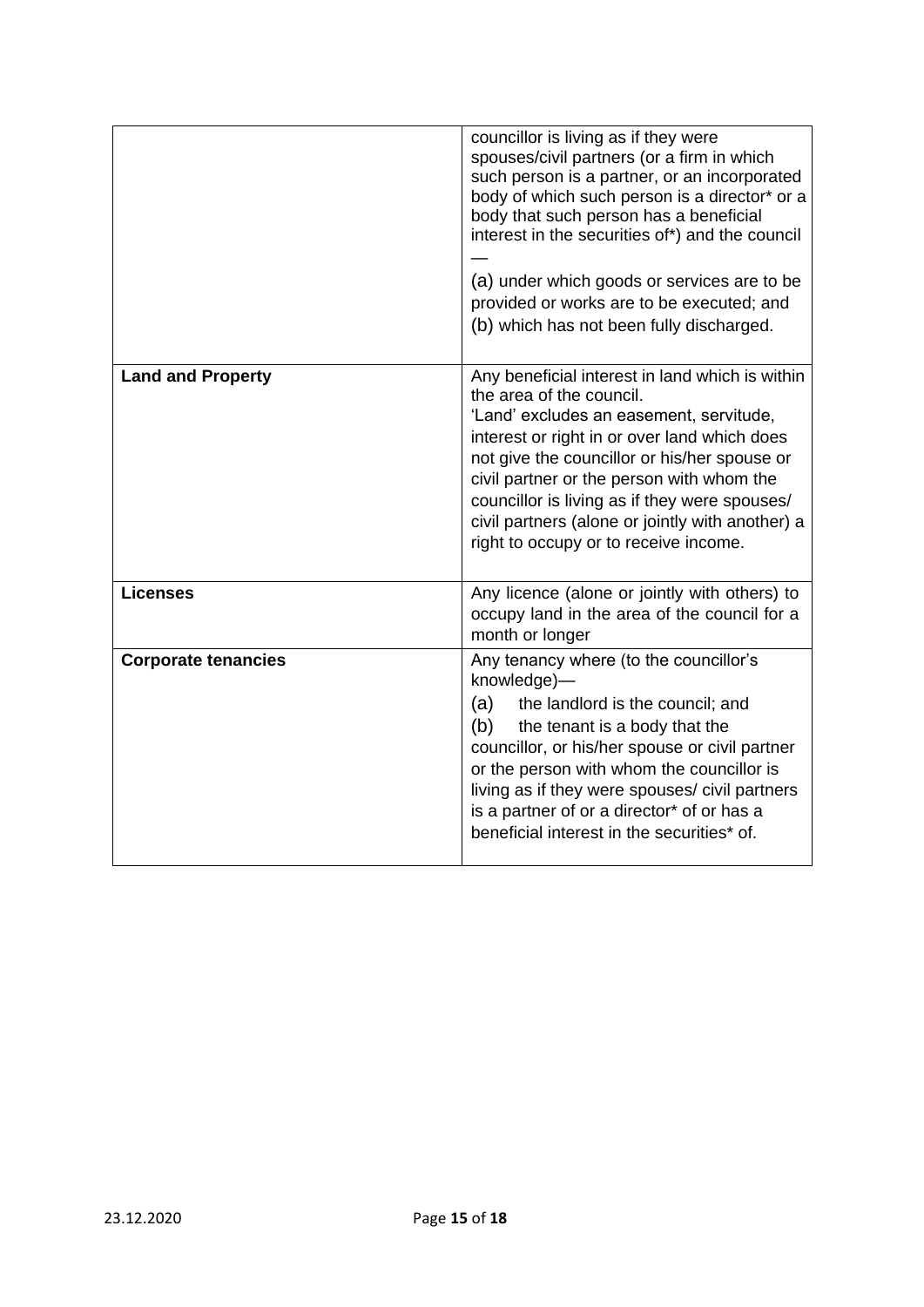| <b>Securities</b> | Any beneficial interest in securities* of a     |
|-------------------|-------------------------------------------------|
|                   | body where-                                     |
|                   |                                                 |
|                   | that body (to the councillor's<br>(a)           |
|                   | knowledge) has a place of business or land      |
|                   | in the area of the council; and                 |
|                   | either-<br>(b)                                  |
|                   | (i)<br>) the total nominal value of the         |
|                   | securities* exceeds £25,000 or one              |
|                   | hundredth of the total issued share             |
|                   |                                                 |
|                   | capital of that body; or                        |
|                   | (ii)<br>if the share capital of that body is of |
|                   | more than one class, the total nominal          |
|                   | value of the shares of any one class in         |
|                   | which the councillor, or his/ her spouse or     |
|                   | civil partner or the person with whom the       |
|                   |                                                 |
|                   | councillor is living as if they were            |
|                   | spouses/civil partners has a beneficial         |
|                   | interest exceeds one hundredth of the total     |
|                   | issued share capital of that class.             |

\* 'director' includes a member of the committee of management of an industrial and provident society.

\* 'securities' means shares, debentures, debenture stock, loan stock, bonds, units of a collective investment scheme within the meaning of the Financial Services and Markets Act 2000 and other securities of any description, other than money deposited with a building society.

#### **Table 2: Other Registerable Interests**

You have a personal interest in any business of your authority where it relates to or is likely to affect:

- a) any body of which you are in general control or management and to which you are nominated or appointed by your authority
- b) any body
	- (i) exercising functions of a public nature
	- (ii) any body directed to charitable purposes or
	- (iii) one of whose principal purposes includes the influence of public opinion or policy (including any political party or trade union)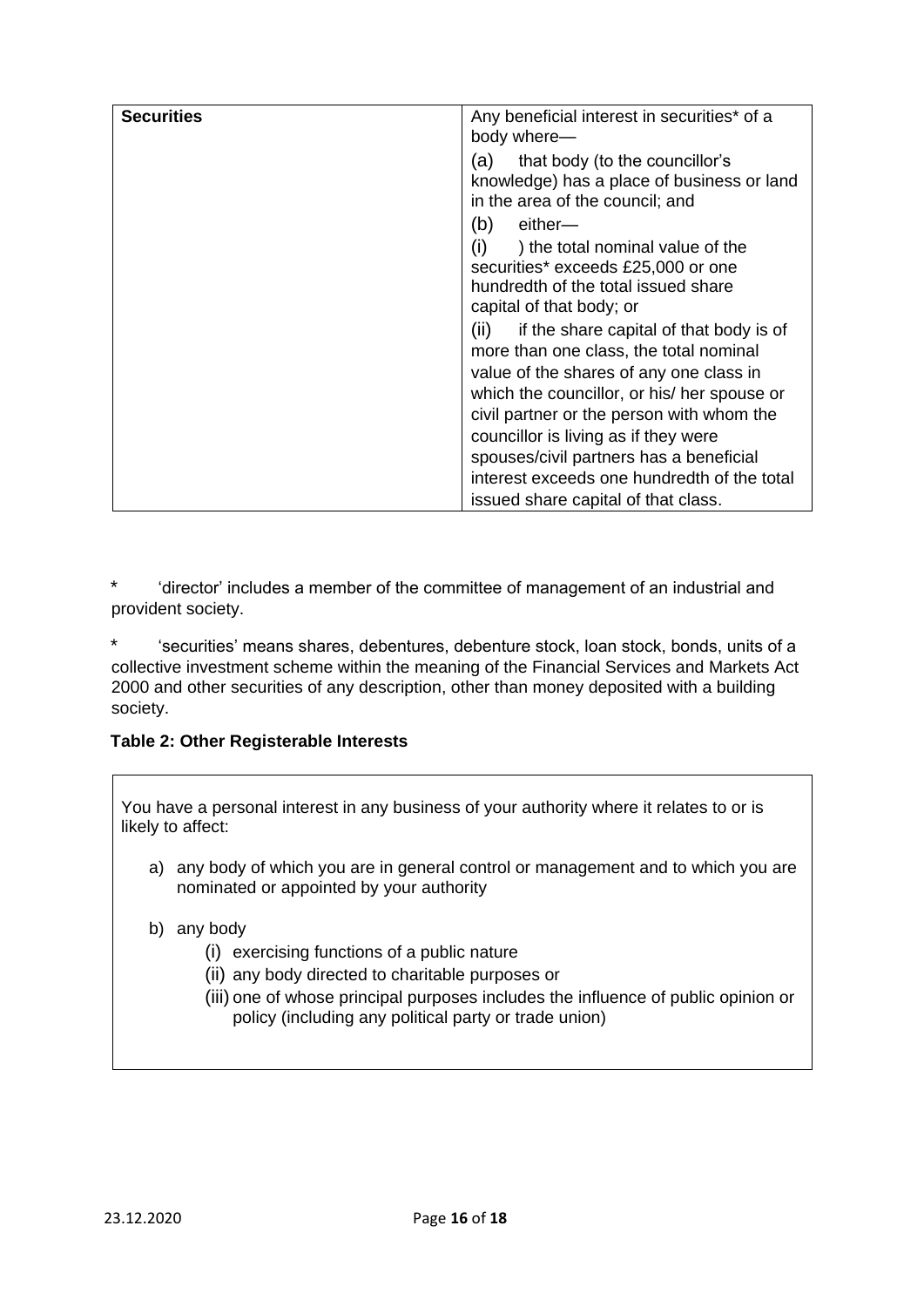#### **Appendix C – the Committee on Standards in Public Life**

The LGA has undertaken this review whilst the Government continues to consider the recommendations made by the Committee on Standards in Public Life in their report on [Local](https://www.gov.uk/government/publications/local-government-ethical-standards-report) [Government](https://www.gov.uk/government/publications/local-government-ethical-standards-report) [Ethical](https://www.gov.uk/government/publications/local-government-ethical-standards-report) [Standards.](https://www.gov.uk/government/publications/local-government-ethical-standards-report) If the Government chooses to implement any of the recommendations, this could require a change to this Code.

The recommendations cover:

- Recommendations for changes to the Localism Act 2011 to clarify in law when the Code of Conduct applies;
- The introduction of sanctions
- An appeals process through the Local Government Ombudsman;
- Changes to the Relevant Authorities (Disclosable Pecuniary Interests) Regulations 2012;
- Updates to the Local Government Transparency Code;
- Changes to the role and responsibilities of the Independent Person;
- That the criminal offences in the Localism Act 2011 relating to Disclosable Pecuniary Interests should be abolished.

The Local Government Ethical Standards report also includes Best Practice recommendations. These are:

**Best practice 1**: Local authorities should include prohibitions on bullying and harassment in codes of conduct. These should include a definition of bullying and harassment, supplemented with a list of examples of the sort of behaviour covered by such a definition.

**Best practice 2**: Councils should include provisions in their code of conduct requiring councillors to comply with any formal standards investigation and prohibiting trivial or malicious allegations by councillors.

**Best practice 3**: Principal authorities should review their code of conduct each year and regularly seek, where possible, the views of the public, community organisations and neighbouring authorities.

**Best practice 4**: An authority's code should be readily accessible to both councillors and the public, in a prominent position on a council's website and available in council premises.

**Best practice 5**: Local authorities should update their gifts and hospitality register at least once per quarter, and publish it in an accessible format, such as CSV.

**Best practice 6**: Councils should publish a clear and straightforward public interest test against which allegations are filtered.

**Best practice 7**: Local authorities should have access to at least two Independent Persons.

**Best practice 8**: An Independent Person should be consulted as to whether to undertake a formal investigation on an allegation, and should be given the option to review and comment on allegations which the responsible officer is minded to dismiss as being without merit, vexatious, or trivial.

**Best practice 9**: Where a local authority makes a decision on an allegation of misconduct following a formal investigation, a decision notice should be published as soon as possible on its website, including a brief statement of facts, the provisions of the code engaged by the allegations, the view of the Independent Person, the reasoning of the decision-maker, and any sanction applied.